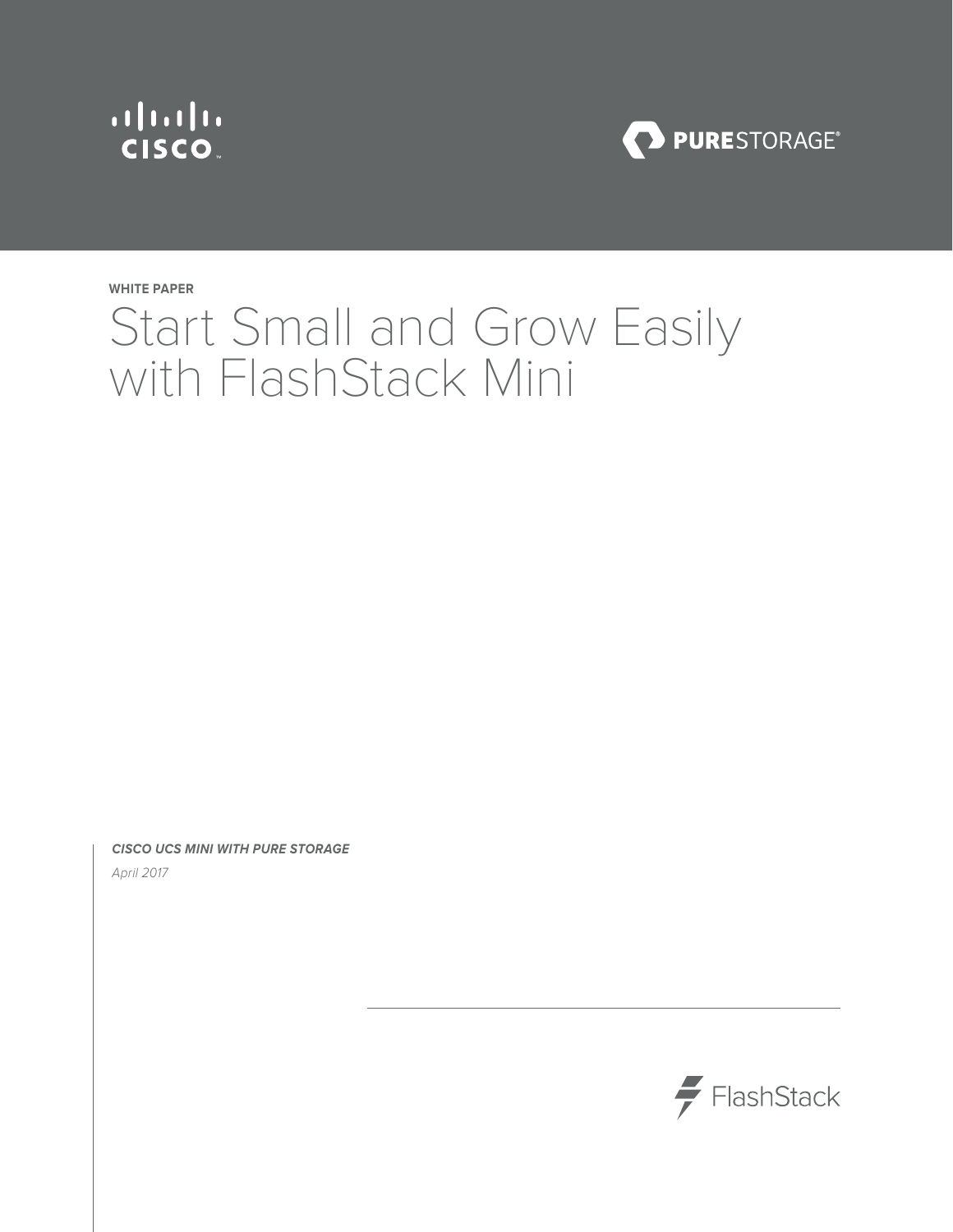



### **TABLE OF CONTENTS**

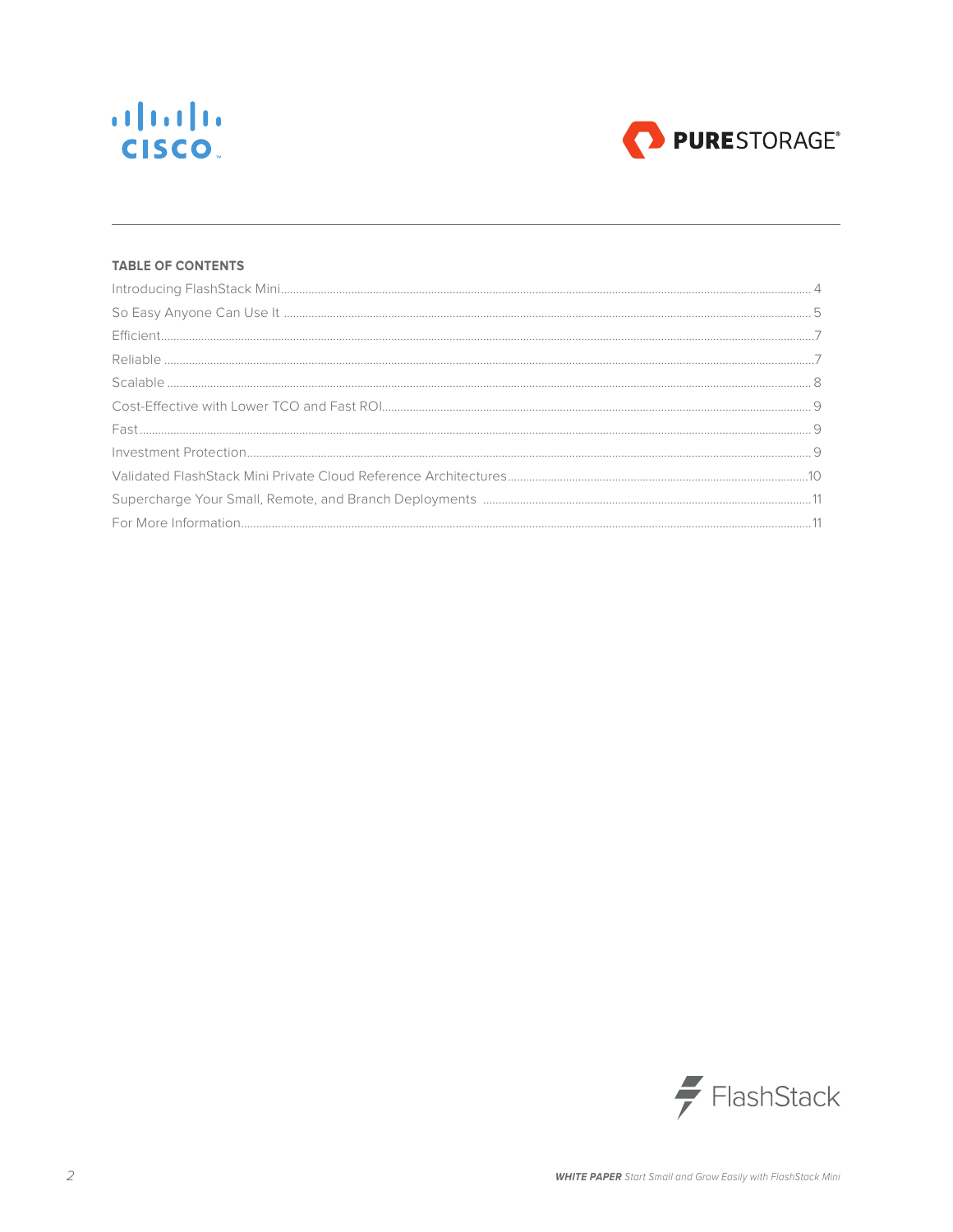

Not every infrastructure problem needs a big solution. Sometimes, it's better to start small and expand your solution as your needs grow. This is especially true if your solution can be resourced and managed just like the rest of your enterprise infrastructure. Do you need smaller infrastructure resources, perhaps at remote or branch offices or at a manufacturing facility, bank branch, satellite campus, or department within your enterprise? Often these types of installations are deployed and supported by local companies. but it is costly to maintain equipment in each remote location while also trying to enforce your data center best practices across all your locations. Additionally, protecting critical business data located in remote areas or on mobile devices can be difficult. You don't have to look far to find articles in the news about the loss or misplacement of user data that cannot be controlled centrally.

FlashStack™ Mini is the latest addition to the FlashStack integrated infrastructure offering from Cisco and Pure Storage. FlashStack Mini is an enterpriseclass solution optimized for smaller deployments at your remote sites and branch offices, and even in

your data center. This all-in-one solution delivers servers, storage, and networking resources in an easy-to-deploy, simple-tomanage, compact form factor. This powerful solution delivers enterprise-class performance, reliability, and manageability all at a very reasonable cost.

Like all FlashStack solutions, FlashStack Mini can be managed as a standalone entity or as part of an enterprisewide management solution using Cisco UCS® Central Software and Cisco UCS Director. These tools allow central control over configuration policies, so

you can manage your distributed IT resources with the same tools that you use to manage your enterprise data center. FlashStack Mini is a powerful foundation for the delivery of cloud services, with automation and selfservice features preintegrated with Cisco UCS Director.

This document describes FlashStack Mini and the business and technical benefits delivered to your workloads in your data center, manufacturing facility, bank branch, or satellite campus. It describes the components and scalability options of this prevalidated solution.

**FLASHSTACK MINI EXTENDS YOUR CURRENT INFRASTRUCTURE FROM THE DATA CENTER TO THE EDGE WITH COMMON MANAGEMENT**



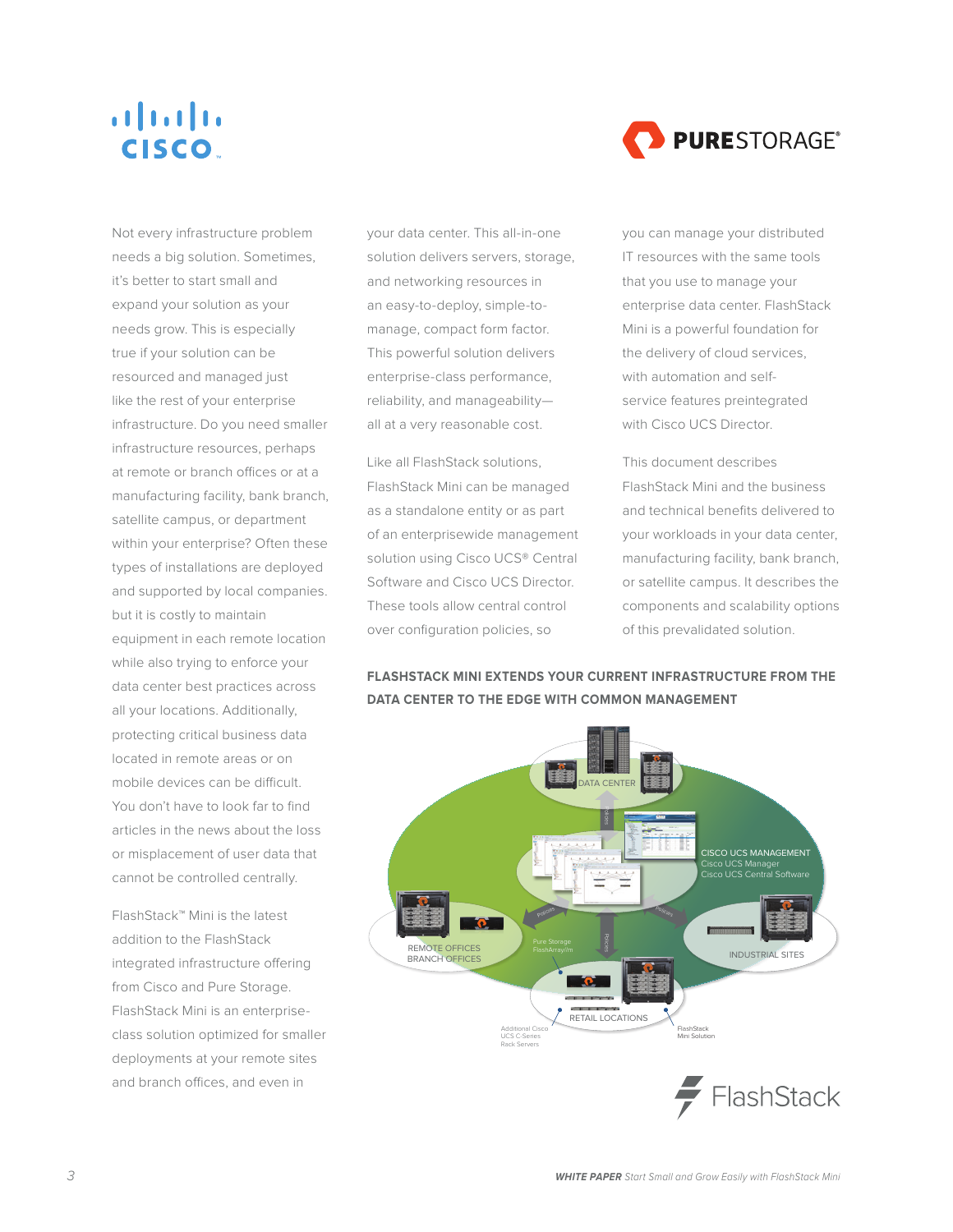

#### <span id="page-3-0"></span>**INTRODUCING FLASHSTACK MINI**

FlashStack Mini is an integrated infrastructure solution with marketleading components from Cisco and Pure Storage. FlashStack is the empowering, efficient, and evergreen platform that transforms your data center and serves as a foundation for your private cloud. It consists of a pair of Cisco Unified Computing System™ (Cisco UCS) fabric interconnects that establish a redundant, lossless, 10 Gigabit Ethernet network that carries IP, storage, and management traffic over a single set of cables (Figure 2). These fabric interconnects connect to a Cisco UCS blade server chassis that hosts up to

eight high-performance blade servers based on the latest Intel<sup>®</sup> Xeon® processors. Also connected to the high-performance fabric is a Pure Storage® FlashArray//M, built to deliver always-on access to high-performance flash-based storage in a small form factor. FlashStack Mini is managed by Cisco UCS Director, which provides workflow-based management that can extend your administrators' reach to nearly all the devices in your data center and beyond to remote offices, branch offices, retail locations, and industrial sites.

#### *Cloud Services on a Smaller Scale*

With FlashStack Mini, we make it easy for you to deploy cloud services on a smaller scale both within your data center and in remote locations. Cisco UCS Director and Cisco ONE™ Enterprise Cloud Suite help you support infrastructure as a service (IaaS), virtual desktops, and virtualized applications with workflows and automation managed from a single central console. FlashStack Mini brings all the capabilities you need to efficiently and effectively deploy and manage all your businesscritical workloads regardless of where they are located—making your company more agile.



#### **FLASHSTACK MINI COMBINES MARKET-LEADING COMPONENTS FROM CISCO AND PURE STORAGE**

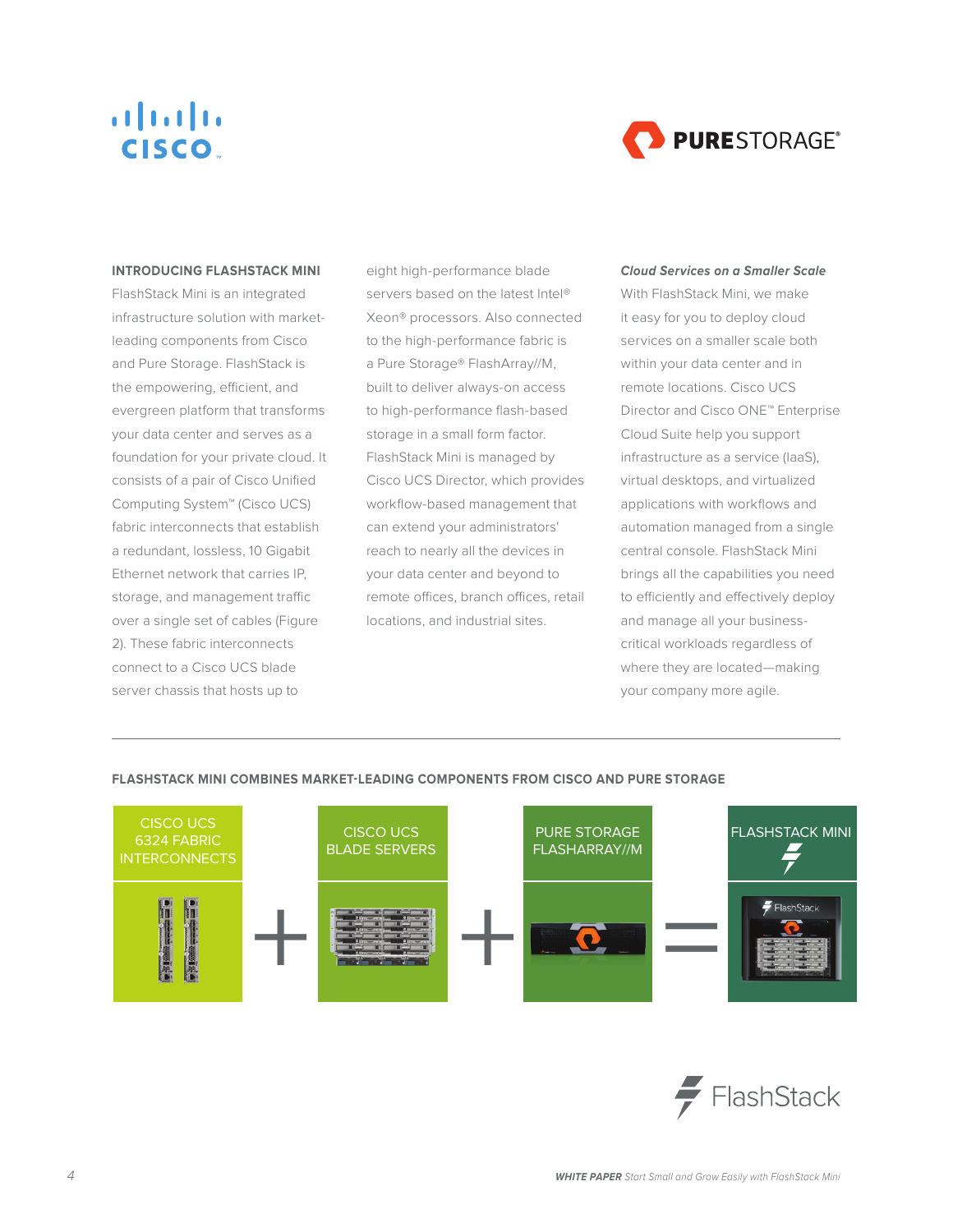

#### <span id="page-4-0"></span>**SO EASY ANYONE CAN USE IT**

Your experience with FlashStack Mini begins with infrastructure deployment times that are shorter by 50 to 75 percent than deployment times for traditional infrastructure, giving you faster time to value. You can much more easily deploy smaller environments in your central data center or anywhere that your enterprise needs to place computing power and storage closer to users or sources of data. With FlashStack, you gain long-term ease of use through a simplified architecture that reduces capital and operating costs, and through role- and policybased management that automates configuration tasks and empowers your administrators to focus on more important, strategic issues.

#### *Easy Management*

FlashStack Mini uses Cisco UCS management, which makes the computing and networking resources both self-aware and self-integrating. Embedded in the solution's fabric interconnects, Cisco UCS Manager recognizes any component plugged into the system and can configure a server's identity, connectivity,

and configuration without user intervention. Most important, Cisco UCS Manager provides an API so that higher-level tools with a greater scope can manipulate the hardware programmatically, with no need for human interaction.

- Cisco UCS Central Software extends the reach of Cisco UCS Manager role- and policy-based management to any location that is accessible through an IP network. This layer of management allows you to place computing resources close to users and sources of data without the cost of employing remote administrators for sites that otherwise do not need them.
- Cisco UCS Director manages your FlashStack Mini solution as a single entity. Using preintegrated workflows, Cisco UCS Director reaches the computing and networking resources through Cisco UCS Central Software, and it reaches the storage component through the comprehensive Pure Storage API. This single tool provides complete

infrastructure orchestration and management for your local and remote infrastructure. Through a workflow-based interface, it simplifies the provisioning, operation, and decommissioning of both your physical and virtual infrastructure. For example, it can provision virtual machines by interacting with the hypervisor, connecting them with computing and storage resources it has carved out of the physical devices. With a self-service interface, your users and clients can order infrastructure as a service, eliminating the need to manually intervene for most of your client needs. In addition, Cisco UCS Director can decommission your applications so that your unused resources are no longer stranded because they are allocated to applications that are no longer needed.

• Cisco ONE Enterprise Cloud Suite can help you establish a true private cloud using your FlashStack Mini infrastructure. This tool guides Cisco UCS Director to provision local resources for your private

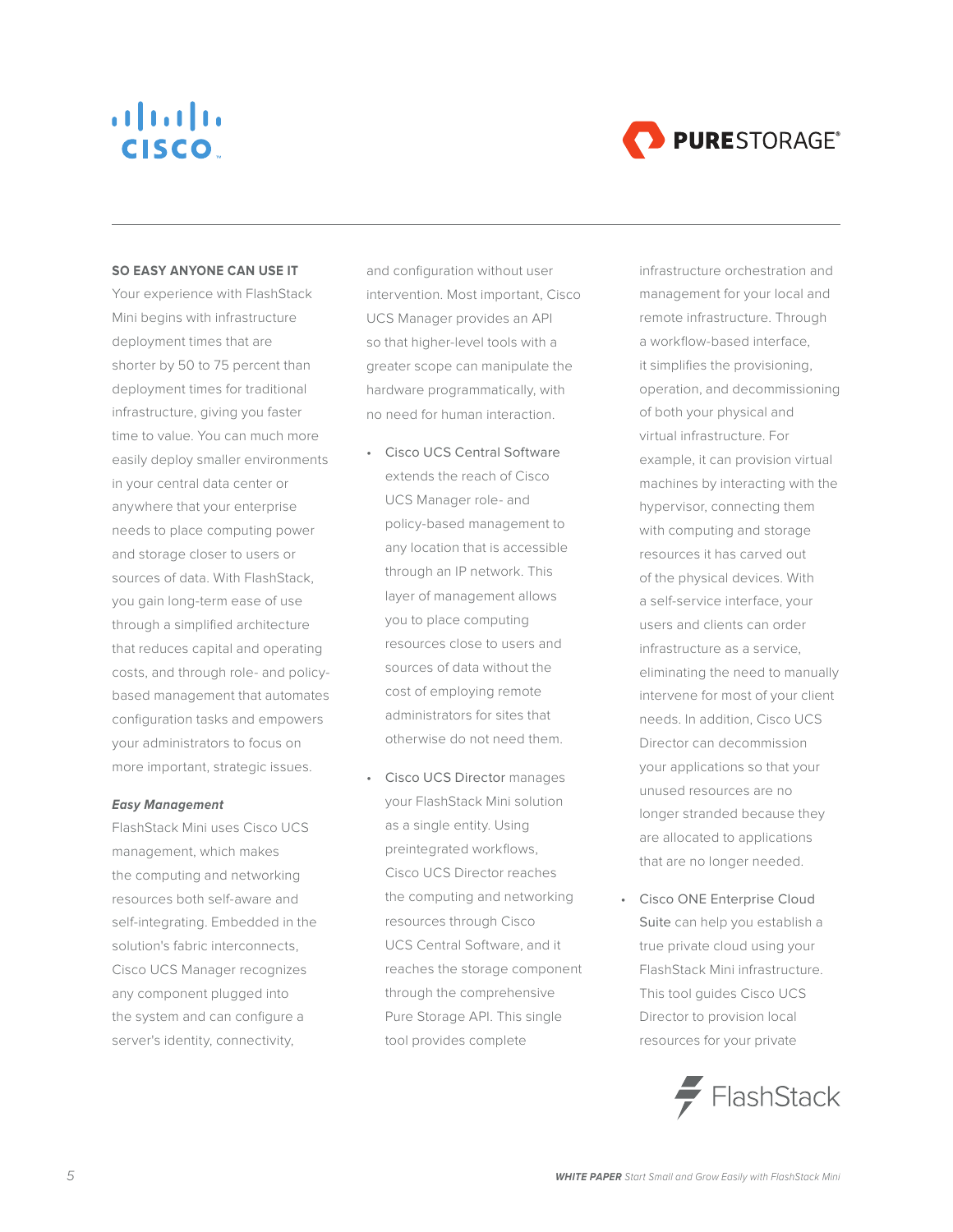## $\mathbf{d}$   $\mathbf{d}$   $\mathbf{d}$ **CISCO**



cloud. It also interacts with the major cloud services to help your workloads move freely between local computing and public clouds as your data and economic parameters dictate.

With FlashStack Mini, you can eradicate the complexity of traditional data center management, eliminating the need to worry about storage pools, caching, tuning, tiering, performance troubleshooting, downtime, and major equipment upgrades when you need to grow. Today you can create solutions that essentially manage themselves, with your smartphone letting you know if anything needs attention.

The storage in this solution is, in effect, supported by a team of administrators who monitor the health of your cloud-connected all-flash array to keep you at full performance 24 hours a day, 7days a week. Pure Storage Pure1 management software continuously collects big data insights from our global installed base to improve your storage. The solution thus handles most issues by proactively initiating repairs before you're even

aware of problems. If anything ever needs your attention, your smartphone will let you know. In fact, you need to do so little that you may even forget your storage management login password. (This has happened to a number of customers.)

#### *Simplified Infrastructure*

Cisco® SingleConnect technology brings together all the components in FlashStack Mini. It provides an easy, intelligent, and efficient way to connect and manage connectivity for your FlashStack Mini and full FlashStack system. SingleConnect technology uses a single approach way to connect:

- Rack and blade servers
- LAN, SAN, and systems management
- Physical servers and virtual machines

The key is a 10-Gbps unified fabric that carries IP, storage, and management traffic over a single lossless Ethernet network. Condensing three networks into one simplifies your environment by up to two thirds, lowering both capital and operational costs. The fabric is implemented with a pair of Cisco UCS fabric interconnects that plug into the back of the chassis. This pair of devices gives you an active-active network that connects blade servers, rack servers, and Pure Storage systems into a highly available management domain that is self-aware and self-integrating thanks to the embedded Cisco UCS Manager.

The underlying concept of SingleConnect technology is the virtualization of every connection between and among devices, enabling you to connect virtual machines and physical servers with the same visibility, control, and security isolation. The network is wired once for the desired bandwidth, with all connections configured through software, not by reconfiguring switching devices and network interface cards (NICs).

Enhancing the "wire-once" proposition, Cisco UCS virtual interface cards (VICs) present up to 256 devices to the host operating system or hypervisor. These devices can be configured on demand, so a single card can serve all your connectivity needs.

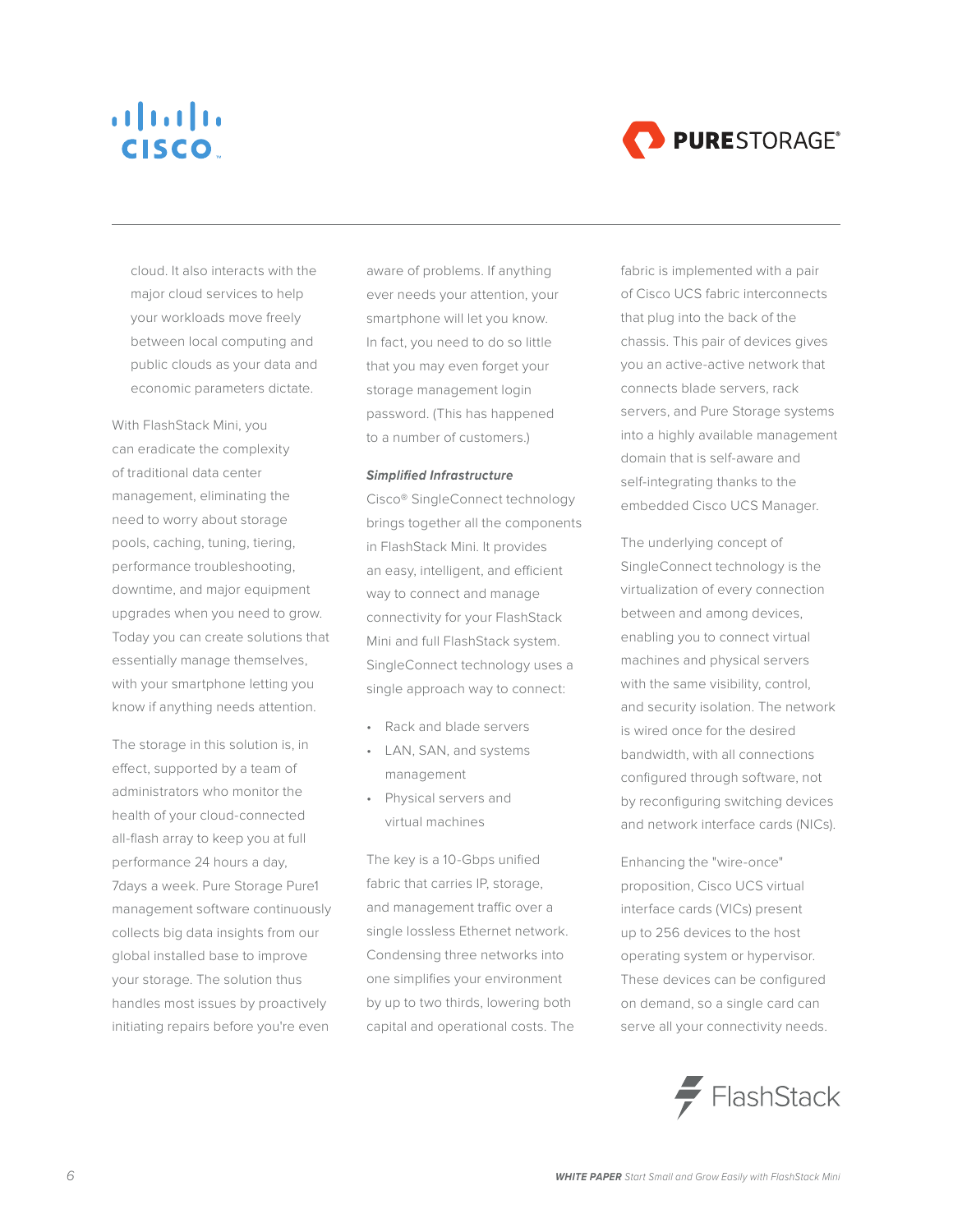<span id="page-6-0"></span>



For example, you can create all the devices to support VMware® best practices for isolated management, storage data, virtual machine movement, and production network traffic. If you choose to implement Cisco Data Center Virtual Machine Fabric Extender (VM-FEX) technology, you can connect virtual machines directly to their own dedicated interfaces, which remain connected as a virtual machine

migrates between servers.

#### **EFFICIENT**

FlashStack Mini increases efficiency by simplifying your data center architecture. Now your staff and business can become more efficient and more effective by automating and standardizing IT processes.

With FlashStack Mini, you can move toward effortless computing

### **CISCO VICS WITH VM-FEX TECHNOLOGY ALLOWS VIRTUAL MACHINES TO HAVE DEDICATED I/O DEVICES THAT MOVE WITH THEM**



that is fully cloud connected, with management, analytics, support, and protection delivered as services, and with big data insights derived from a global installed base of customers to help continuously improve your environment. Imagine deploying and redeploying infrastructure with point-and-click simplicity. Imagine storage that automatically creates snapshots of your data and backs it up, providing applicationconsistent recovery anytime and anywhere at the click of a button.

With Enterprise Cloud Suite, you can automatically build and manage private clouds anywhere in your enterprise. We went beyond manual integration of components to implement a model in which policies guide configuration—a model that scales and allows routine tasks to be completely automated. FlashStack Mini enables you to transform your IT practices and economics in ways that offer new advantages for your business.

#### **RELIABLE**

FlashStack Mini is designed to be highly available with redundant

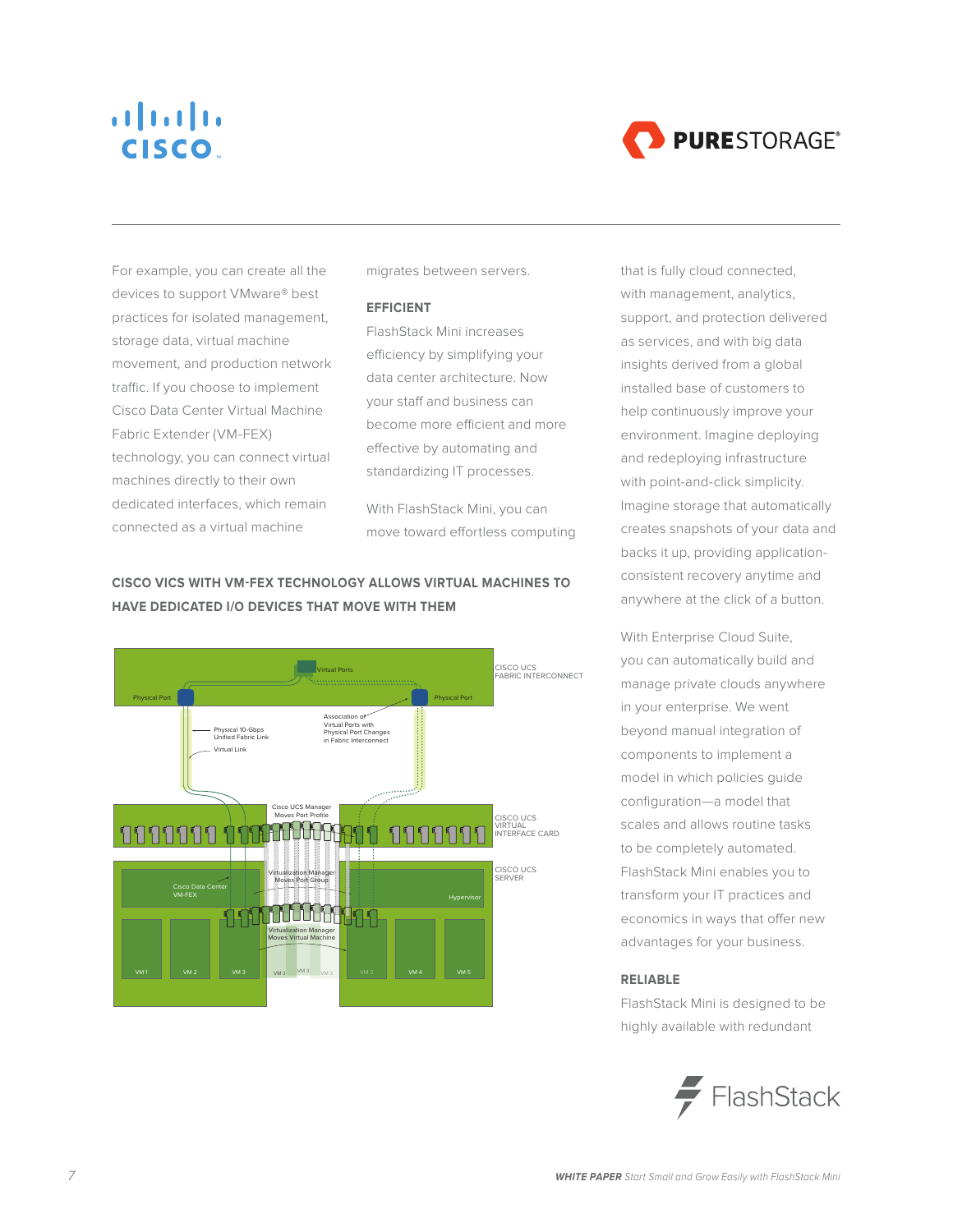<span id="page-7-0"></span>



and resilient components that keep your system running even through most single-component failures. Its redundant fabric and components keep vital workloads online. Pure Storage arrays have proven, field-measured, 99.9999 percent availability, which contributes significantly to overall FlashStack Mini availability.

#### **SCALABLE**

FlashStack Mini allows you to run any workload on any resource with dynamic provisioning, making it the ultimate platform for building private clouds. Its modular design delivers linear, predictable scaling of virtualized and private cloud environments. This solution is especially practical for small data center deployments and remoteand branch-office environments

because it allows you to start small and grow as your needs change. You can begin with FlashStack Mini, scaling transparently to a FlashStack Mini with two chassis and support for 16 blades. This integrated infrastructure enables you then to scale to the much larger FlashStack with support for up to 160 blades. With FlashStack Mini and FlashStack, you can scale computing, networking,

**FLASHSTACK MINI INDEPENDENTLY SCALES COMPUTING, NETWORKING, AND STORAGE PERFORMANCE AND CAPACITY ALL THE WAY TO FLASHSTACK AS YOUR BUSINESS NEEDS DEMAND**



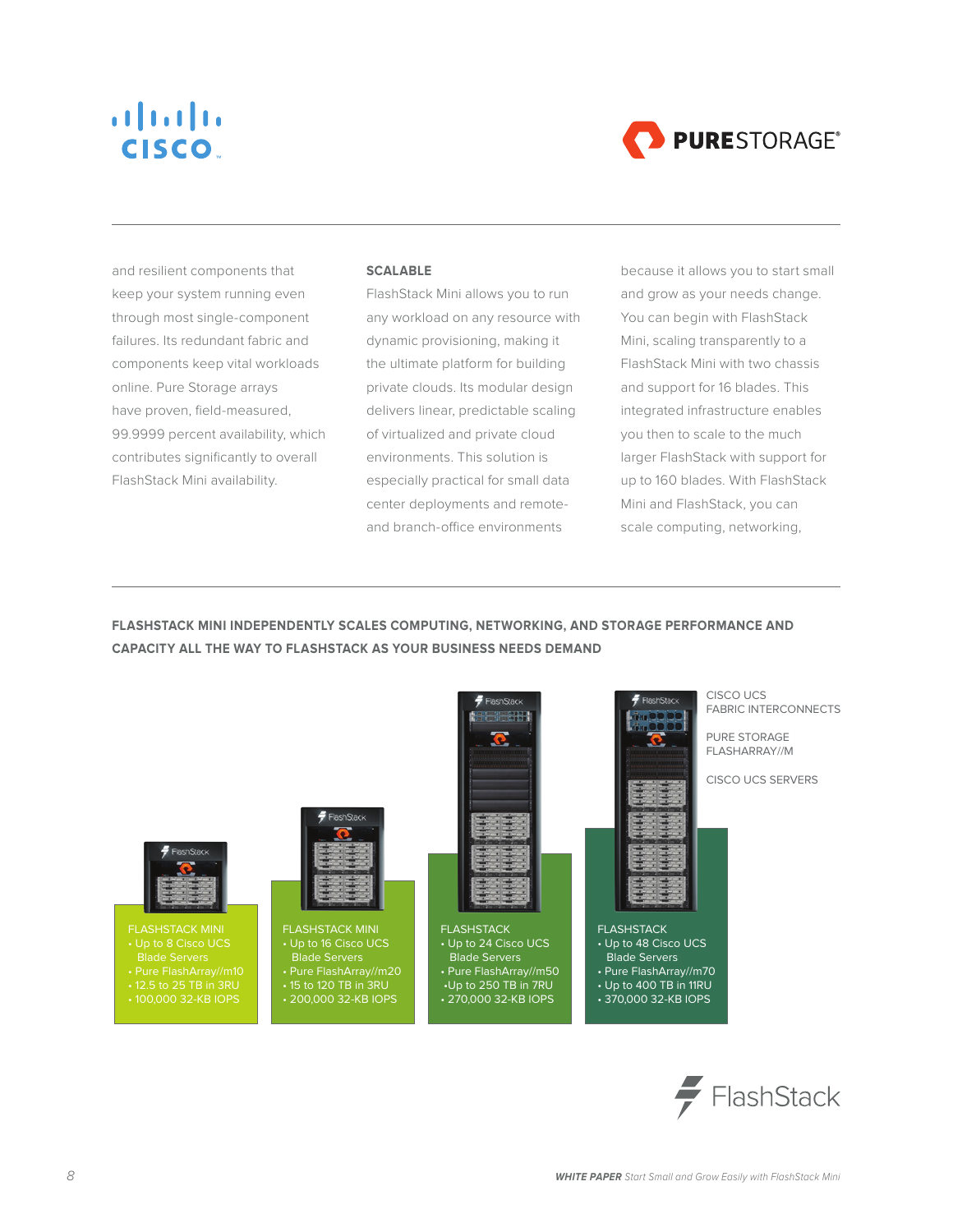## <span id="page-8-0"></span> $\mathbf{d}$   $\mathbf{d}$   $\mathbf{d}$ **CISCO**



and storage components independently. We help you scale granularly, too, improving performance, bandwidth, or capacity only as you need to do so.

### **COST-EFFECTIVE WITH LOWER TCO AND FAST ROI**

FlashStack Mini requires fewer networking components, such as cables, switches, and network adapters, than traditional blade and rack architectures. This design lowers the cost from the start. FlashStack Mini also comes with intelligent modelbased management rather than requiring you to purchase all the additional management modules that most other vendors require for even basic management. The embedded management automatically integrates with your enterprise Cisco UCS Director, Cisco UCS Central Software, and Enterprise Cloud Suite, reducing your total cost of ownership TCO).

This all-flash solution also uses all-flash cost-effective storage and offers the following benefits:

• You don't need to purchase as much storage capacity

to increase performance. Traditional spinning-disk storage systems need more drives to perform I/O processing in parallel to achieve higher levels of bandwidth.

Integrated data reduction from the Pure Storage FlashArray//M delivers, on average, a five-fold reduction in stored data. For virtual desktop infrastructure (VDI), the data reduction is even greater, and the cost for storage can be as low as US\$50 per virtual desktop.

The solution's tight integration with Cisco UCS Director, with prebuilt workflows for automated deployment, management, and scaling, greatly reduces operating costs. For example, St. Luke's Hospital achieved a 234 percent ROI with a three-month payback period on their VDI deployment.

The solution's small form factor requires less energy for power and cooling, making it a costeffective solution for remoteoffice and branch-office (ROBO) deployments and for other smaller enterprise environments.

#### **FAST**

The solution combines the performance of all-flash storage with record-setting performance on real-world applications. Cisco UCS has achieved more than 126 world-record performance records on industry-standard benchmarks. This all-flash solution delivers data to the processors faster than spinning disks can. All FlashStack solutions deliver nondisruptive operations, an exceptional end-user experience, outstanding density of virtual machines per host, and exceptional flash storage performance. A 10- Gbps unified fabric along with the capability to burst up to 40 Gbps of I/O on a single blade server provides room for massive growth while maintaining performance. For example, we have tested this solution under strenuous workloads, such as large-scale virtual desktop environments, to prove its resilience in production environments.

#### **INVESTMENT PROTECTION**

FlashStack Mini is evergreen architecture that allows you to continuously update your environment without ever having

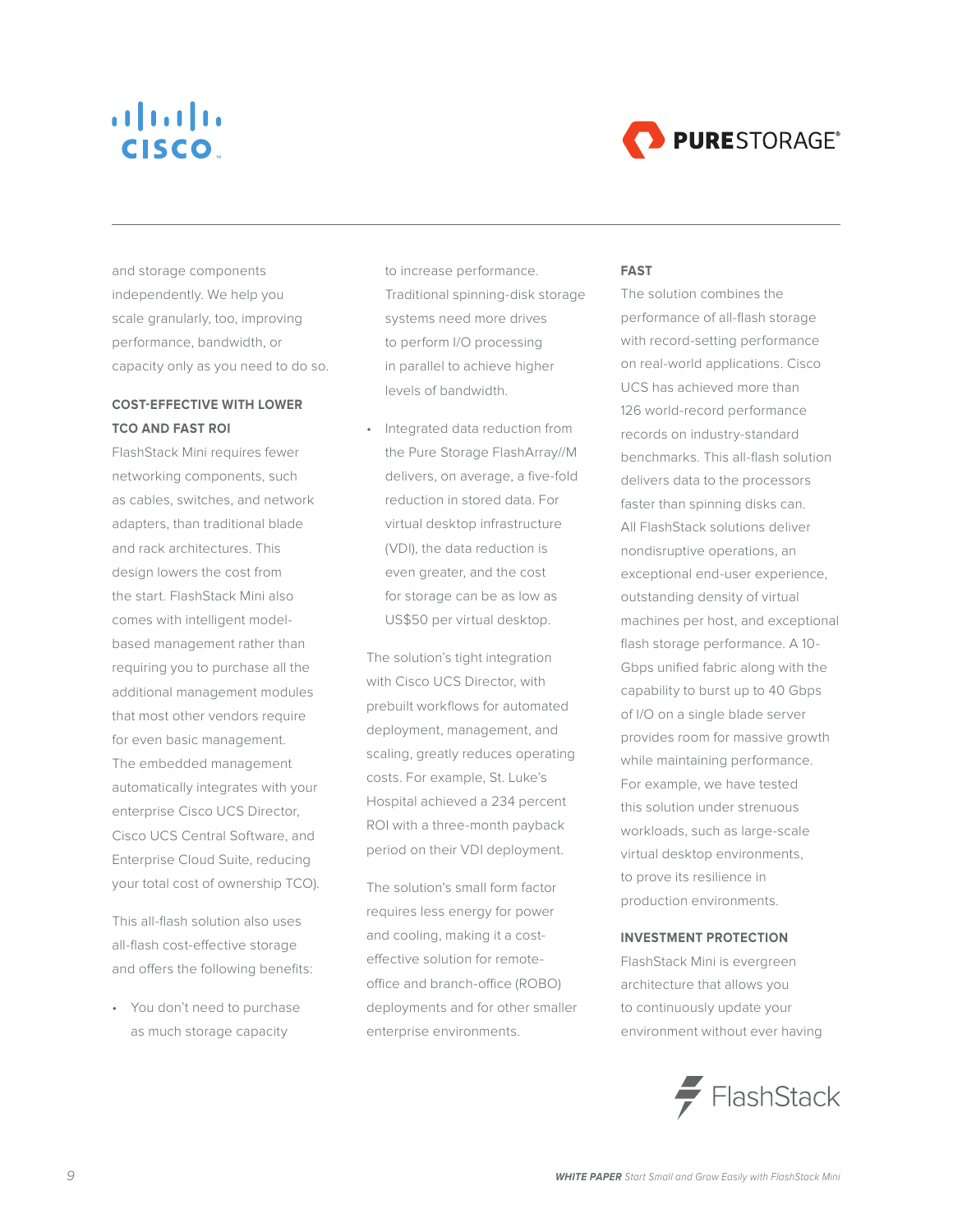

<span id="page-9-0"></span>to undertake a major equipment upgrade to do so. After you set up the system, you can upgrade and scale it in place. You can add new storage without disruption. You can add new computing components, which will be automatically configured into resource pools, ready for use. The stateless nature of Cisco UCS enables the fastest possible upgrades of blade servers to next-generation servers while preserving investment in the chassis itself. New generations of networking technology can provide increased bandwidth with a simple swap of components.

You can stay modern, keep every component of FlashStack up-todate, and continuously capture the value of technological change over time—without having to reinvest in the fundamental solution.

### **VALIDATED FLASHSTACK MINI PRIVATE CLOUD REFERENCE ARCHITECTURES**

FlashStack Mini is built with trusted components from Cisco and Pure Storage. It is specifically designed to support virtualized applications, virtual desktop environments, and private cloud workloads. It supports VMware vSphere®,

Microsoft® Hyper-V®, and other virtualization platforms. It is well suited for midsized businesses and for smaller deployments within larger enterprises. These applications include ROBO deployments and areas that require a specific management or failure domain, including proof-of-concept, prototyping, staging, training, and development and test environments.

With storage, computing, network, and virtualization capabilities rolled into one, FlashStack Mini provides a comprehensive solution

| <b>COMPUTING</b>                                                                                                                                                                                                      | <b>STORAGE</b>                                                                                                                                                                                                                                                                                                                                                | <b>NETWORKING</b>                           |
|-----------------------------------------------------------------------------------------------------------------------------------------------------------------------------------------------------------------------|---------------------------------------------------------------------------------------------------------------------------------------------------------------------------------------------------------------------------------------------------------------------------------------------------------------------------------------------------------------|---------------------------------------------|
| Cisco UCS Mini:<br>• 1 or 2 Cisco UCS 5108 Blade<br>Server Chassis<br>Up to 8 Cisco UCS B-Series<br>Blade Servers in each<br>chassis<br>• Cisco UCS VIC<br>Scales up to 160 blades and<br>20 chassis when upgraded to | Pure Storage FlashArray//M<br>Up to 25 TB of effective capacity in 3 rack units<br>$\bullet$<br>(SRU; with // M10)<br>Approximately 100,000 32-KB I/O operations per<br>$\circ$<br>second (IOPS)<br>16-Gbps Fibre Channel<br>$\circ$<br>10-Gbps Small Computer System Interface over<br>$\circ$<br>IP (iSCSI)<br>Scales to 1.5 PB and up to 370,000 IOPS when | 2 Cisco UCS<br>6324 Fabric<br>Interconnects |
| standard FlashStack                                                                                                                                                                                                   | nondisruptively upgraded to the //M20, 50, or 70                                                                                                                                                                                                                                                                                                              |                                             |

### **FLASHSTACK MINI COMPONENTS**

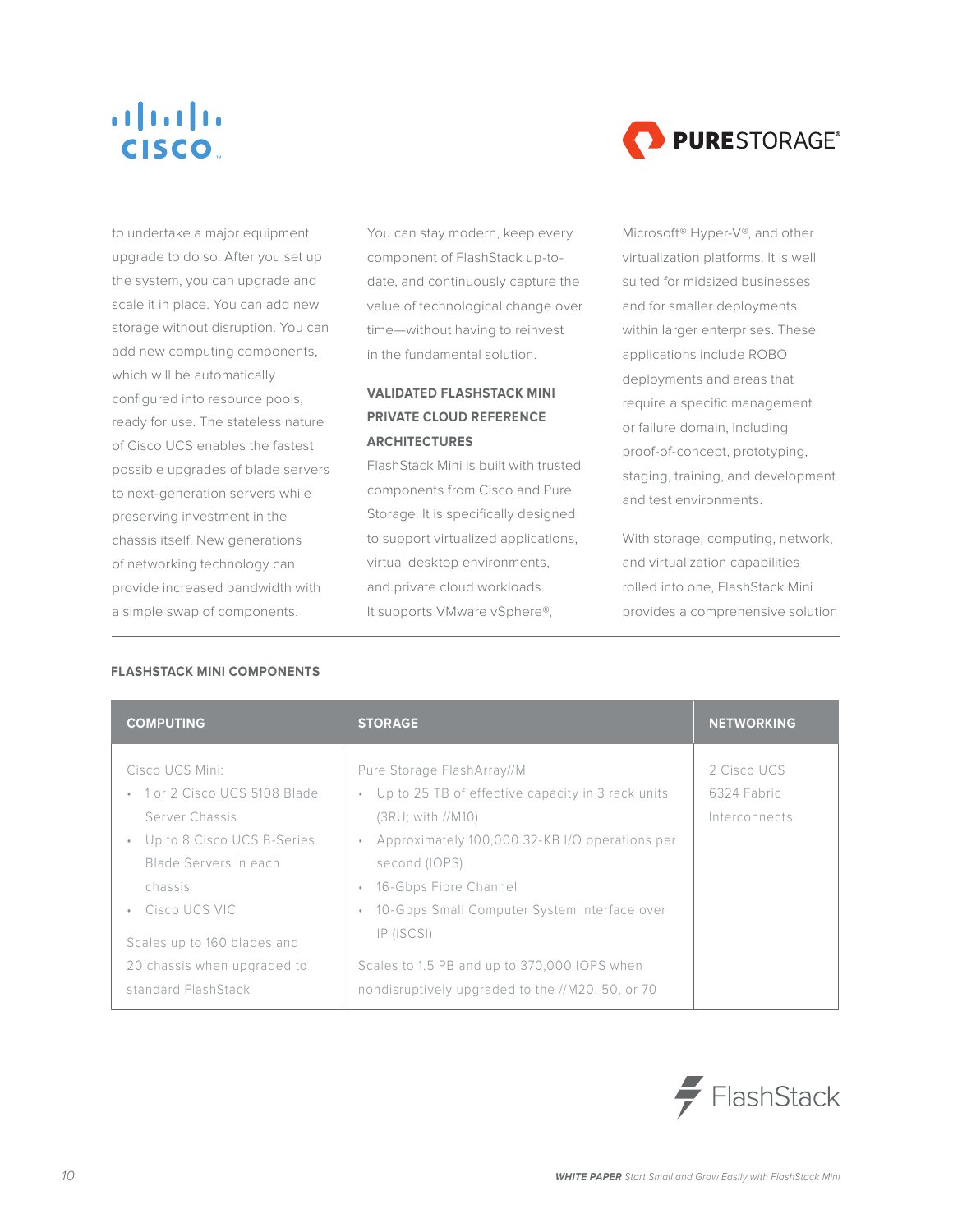

<span id="page-10-0"></span>that can scale up based on your business needs. You can start with a small configuration of two blades and scale up to support 16 blades within a single FlashStack Mini. You can also upgrade to a larger FlashStack configuration that can scale to 160 blades, up to 15 petabytes (PB) of storage, and up to 40 Gbps of bandwidth per blade when configured with the latest Cisco UCS fabric interconnects.

Cisco and Pure Storage have worked together to test and create reference architectures to accelerate your solution deployment and reduce risk. These reference architectures enable you to quickly deploy and create value in your business.

### **SUPERCHARGE YOUR SMALL, REMOTE, AND BRANCH DEPLOYMENTS**

Why bring in a big solution from the start when you can start small and grow as your needs change? This enterprise-class solution is great for your midsize business, ROBO deployment, or small deployments within an enterprise data center. FlashStack Mini delivers all-flash performance and no-compromise enterprise capabilities in an efficient form factor as small as 9RU. You have a choice of virtualization platform. Why not choose a preintegrated solution with common management that offers an excellent private cloud platform? FlashStack reduces

complexity and costs, lowering your TCO, and provides fast ROI. This solution is fully tested, validated, and documented to facilitate rapid and repeatable deployment. FlashStack was originally designed for the data center. FlashStack Mini, part of the FlashStack family of integrated infrastructure, provides true enterprise power and features optimized for ROBO, point-ofsale, and small IT environments.

#### **FOR MORE INFORMATION**

For additional information, see:

• [www.cisco.com/go/flashstack](http://www.cisco.com/go/flashstack)